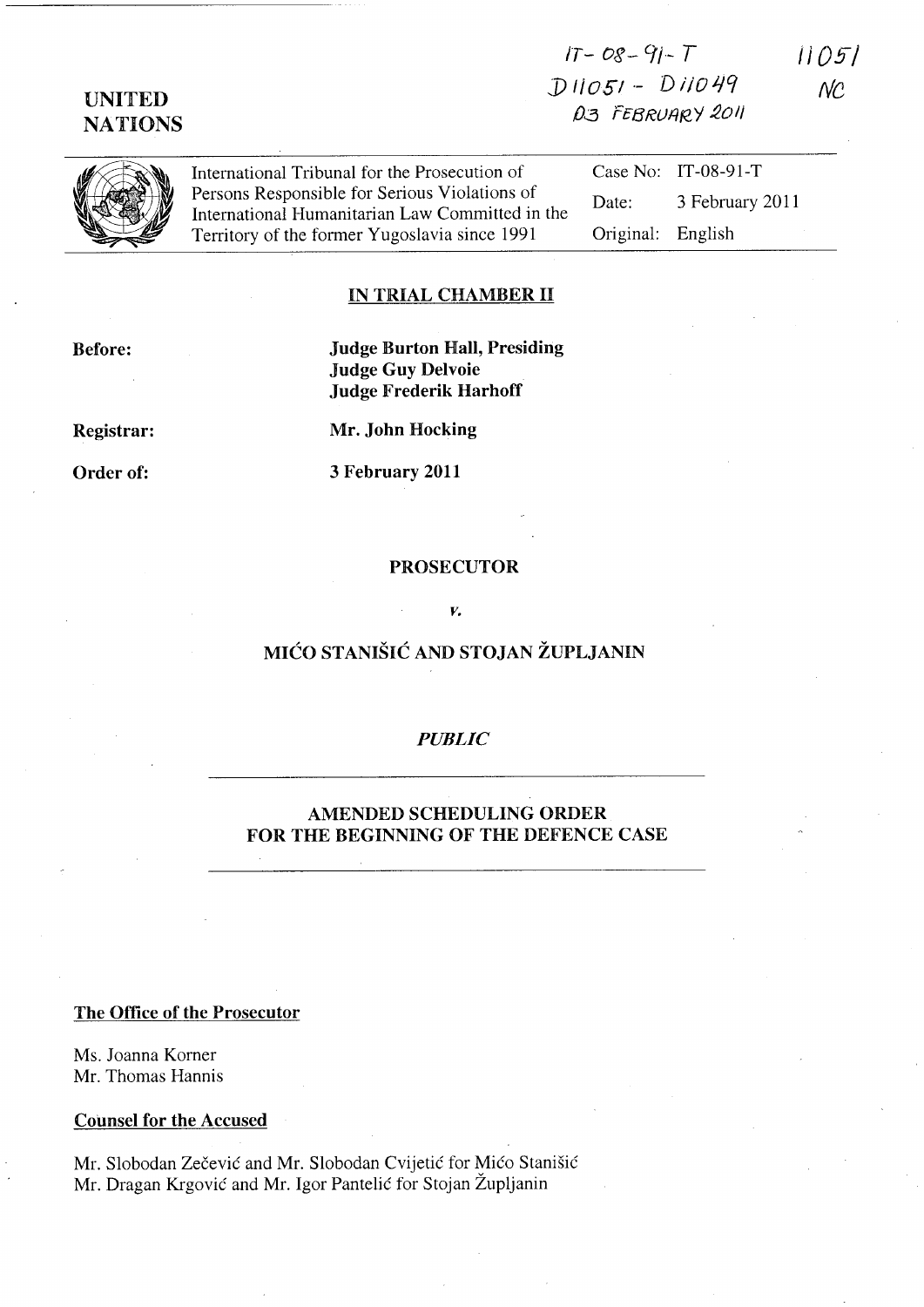TRIAL CHAMBER II ("Trial Chamber") of the International Tribunal for the Prosecution of Persons Responsible for Serious Violations of International Humanitarian Law Committed in the Territory of the former Yugoslavia since 1991 ("Tribunal");

RECALLING that on 17 December 2010 the Trial Chamber issued a scheduling order for the end of the Prosecution case and the beginning of the Defence case ("Scheduling Order");  $\frac{1}{2}$ 

RECALLING that on 27 January 2011 the Trial Chamber amended the Scheduling Order and ordered the Prosecution to close its case on 1 February 2011;<sup>2</sup>

NOTING that the Prosecution closed its case as ordered on 1 February 2011;

RECALLING that on 1 February 2011, the Defence of Mico Stanisic and the Defence of Stojan Zupljanin jointly requested an extension of the deadline for the Defence submissions pursuant to Rule 65 *ter* of the Rules of Procedure and Evidence ("Rules");<sup>3</sup>

RECALLING that on 1 February 2011, the Trial Chamber, stating that it was not wholly persuaded that the requested extension was necessary but holding that, in light of the delay in the closure of the Prosecution case, the request was not unreasonable, granted an extension until Monday 28 March 2011 and stated that an amended scheduling order would follow;<sup>4</sup>

PURSUANT TO Article 20 of the Statute and Rules 54, 65 *ter,* 73 *ter,* 84 and 127;

### ORDERS:

- a) the Defence of Mico Stanisic and the Defence of Stojan Zupljanin to file their submissions pursuant to Rule 65 *ter(G) by noon* on Monday 28 March 2011, on which date the Defence of MiCo Stanisic shall also provide a list of witnesses for the first two weeks of its case together with any motions for protective measures of these witnesses;
- b) the Prosecution to file expedited responses by Monday 4 April 2011 to any motions for protective measures under a);
- c) the Pre-Defence Conference to be held on Monday 4 April 2011;
- d) the Defence of Mico Stanisic and the Defence of Stojan Zupljanin to make their opening statements, if any, on Monday 11 April 2011, which are to conclude at the latest on Tuesday 12 April 2011; and

<sup>&</sup>lt;sup>1</sup> Scheduling order concerning the end of the Prosecution case and the beginning of the Defence case, 17 Dec 2010. 2 Hearing, 27 Jan 2011, T. 19246-19247.